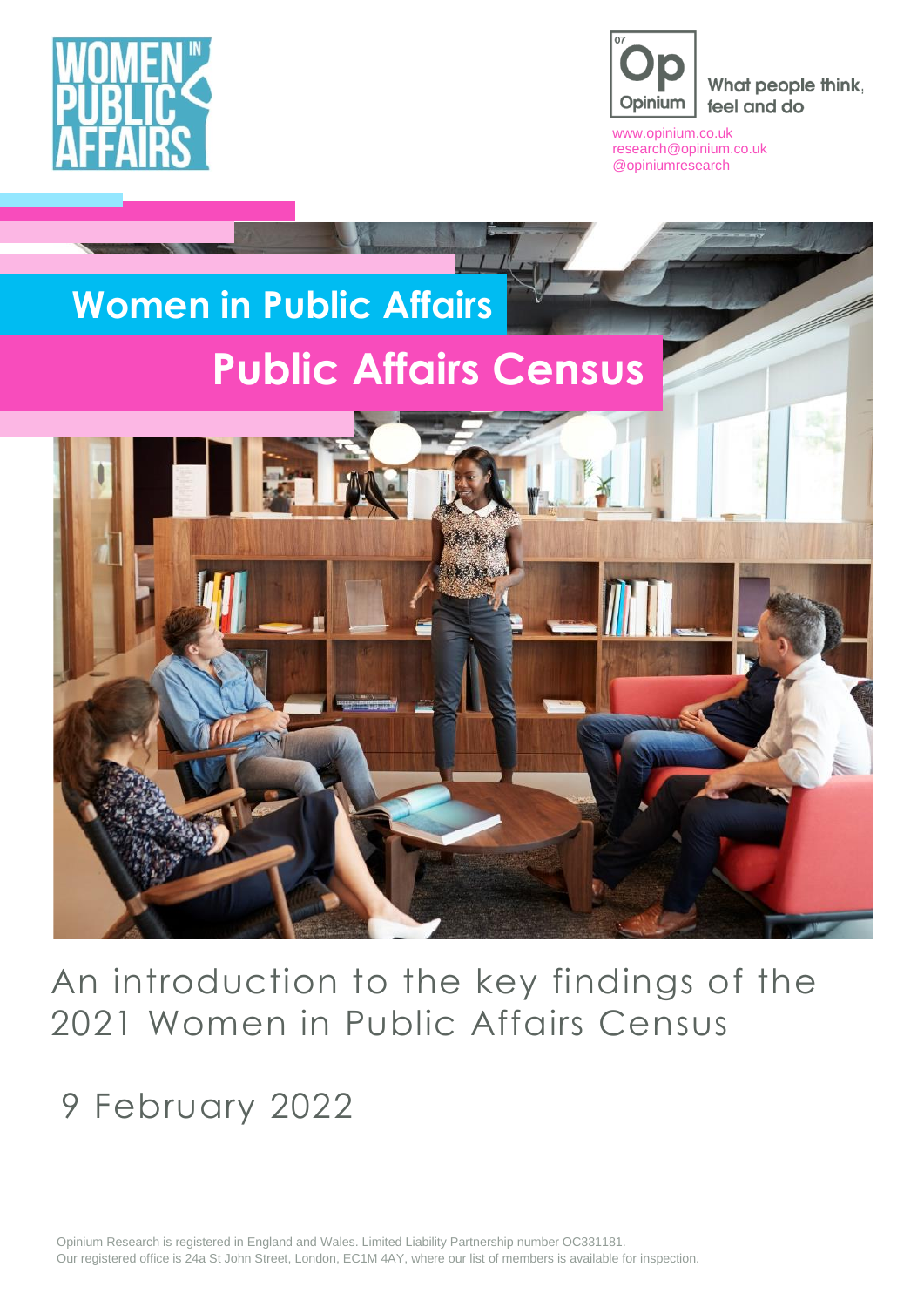



# **About Opinium**

**OPINIUM** is an award-winning strategic insight agency built on the belief that in a world of uncertainty and complexity, success depends on the ability to stay on the pulse of what people **think**, **feel** and **do**. Creative and inquisitive, we are passionate about empowering our clients to make the decisions that matter. We work with organisations to define and overcome strategic challenges – helping them to get to grips with the world in which their brands operate. We use the right approach and methodology to deliver robust insights, strategic counsel and targeted recommendations that generate change and positive outcomes.

www.opinium.com **|** [@OpiniumResearch](mailto:research@opinium.co.uk) **|** 0207 566 3190

# **About Women in Public Affairs**

**Women in Public Affairs** was launched in 2012 by Ella Fallows and Laura Gilmore as an opportunity for women from across the industry to come together in an informal setting to share experiences, offer advice and support, and explore how we can work together to build a more diverse and representative public affairs industry.

Now in its tenth year, Women in Public Affairs is a well-established forum for women at all stages of their careers in public affairs.

We continue to focus on providing useful and interesting events with outstanding speakers which inform, inspire and support public affairs practitioners throughout their careers.

www.womeninpa.co.uk **|** [@W](mailto:research@opinium.co.uk)omeninPA

# **About the Research**

This research was conducted between  $23<sup>rd</sup>$  September  $-25<sup>th</sup>$  October 2021 via an online survey with a sample of 202 women who work in the Public Affairs industry. The survey was publicised online via the WiPA website and social media channels.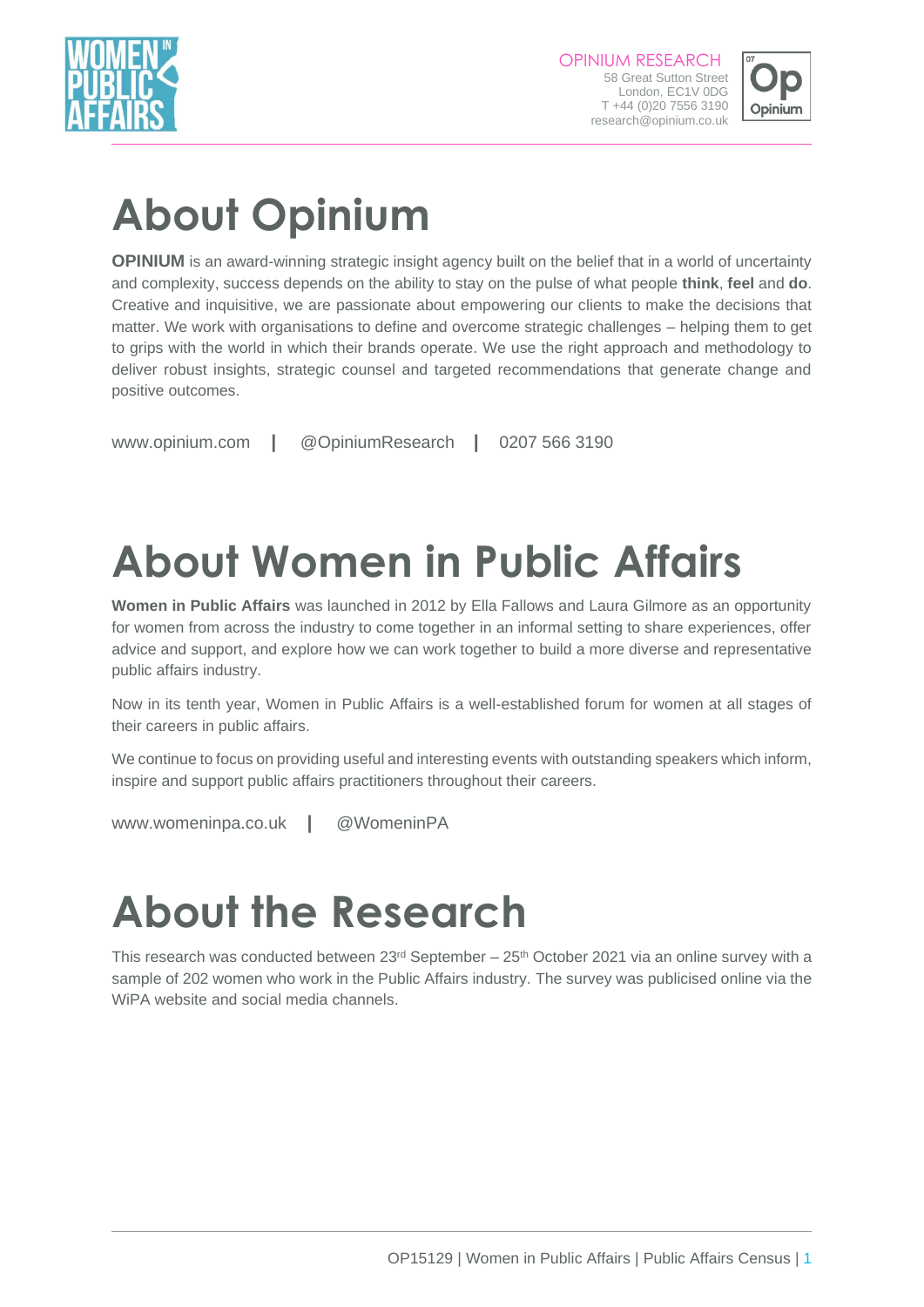



## The current state of play

## Men still dominate senior roles in Public Affairs – women are calling for a change in approach to hiring leadership

Men still dominate senior roles in Public Affairs, with 43% of women working in firms where a majority of the senior management team are men, and just 29% seeing a senior management team made up of more women. Just over a quarter are made up of an even split (27%).



#### **Gender Split in Senior Management Teams**

*"I would like to see more women in leadership positions, and I'd like to see an industry where women don't have to work twice as hard as men to prove themselves capable of holding these roles"*

#### Three in ten feel that the Public Affairs industry is poor at helping women to progress

The public affairs sector needs to improve the support it provides for women on their career and progression, as 31% of women rate the support they currently receive as poor (NET poor/very poor). This compares to just 13% of those who feel that they receive good support (NET good/excellent); the majority sit somewhere in the middle, with 45% rating the support they receive as average.

On top of this, there is widespread acceptance that women working in Public Affairs face greater barriers to progression. Half feel that women face greater barriers than men (50%), with none feeling that men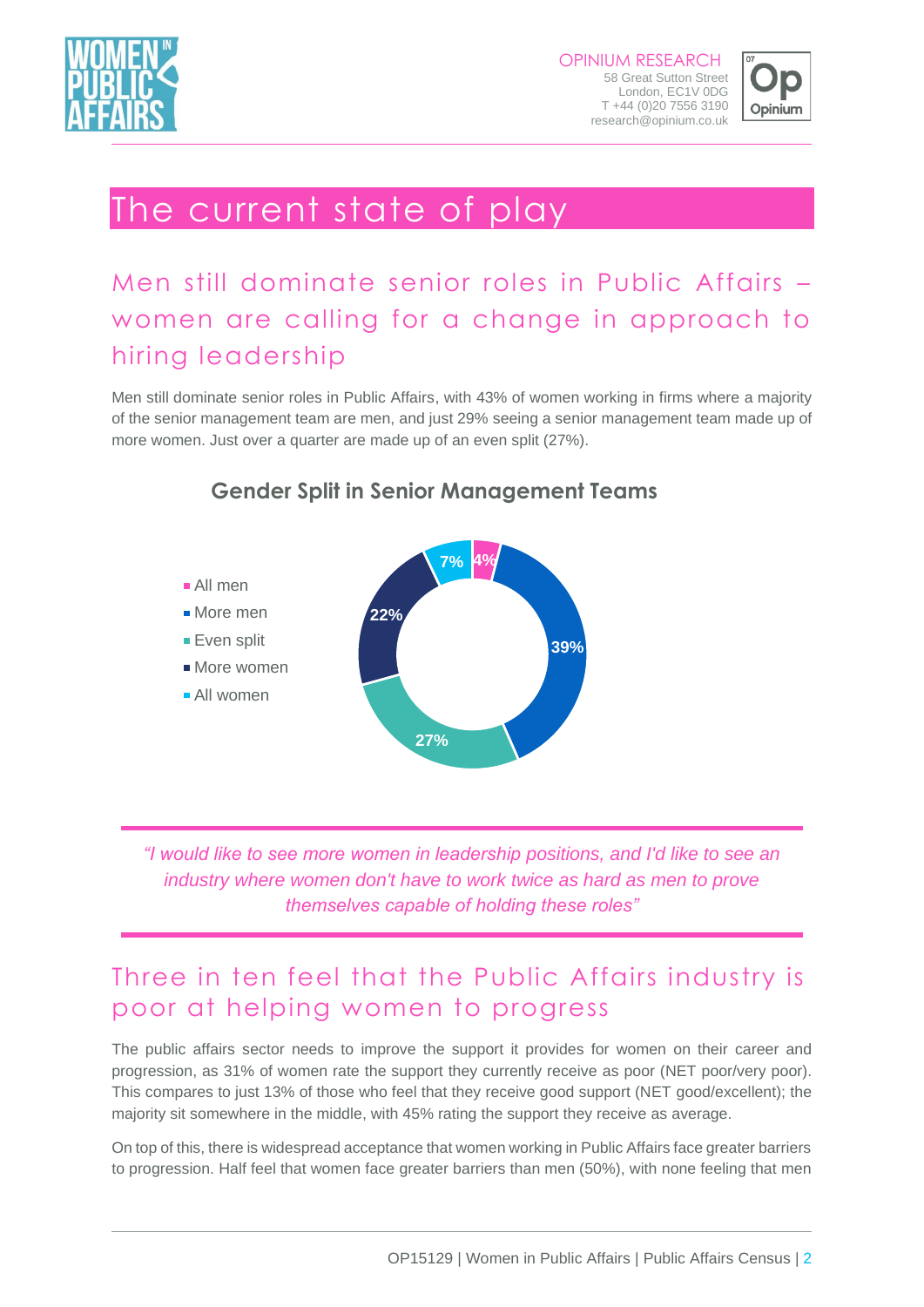



face greater barriers. However, there is also widespread belief that both men and women face equal barriers, or lack thereof, in their organisation (49%).

This issue is particularly problematic due to the specific barriers that women in the sector face: for example, six in ten women have experienced discrimination (58%), most commonly on the basis of their gender or age (44% and 28% respectively), but also for reasons such as socio-economic background and race (both 5%).

### Barriers are even greater for women from minority groups

The research found that women from minority groups experience even more barriers to progression than men, with issues ranging from difficulty networking to being involved in senior activities. Of the three in ten of the sample who were from a minority group (29%), 63% believe they have experienced further barriers progression due to their minority status.

*"I have experienced barriers based on my education as I attended a newer rather than older university. I have found this to hold a lot of importance. Another barrier I have faced is because English is not my first language. I see this as an asset but quite a lot of employers/jobs do not see this at all. Finally, I require flexibility as a disabled person, and this has been very difficult to get. For example, I have needed a part-time role before or working from home as my arrangement and I felt this was not considered seriously."*

When probing respondents on the barriers that they face, individuals from minority groups mentioned feeling that there is discrimination against individuals from minority groups, with examples given such as not being allowed to speak at events such as senior meetings and feeling that they are talked down to.

Aside from this, women working in Public Affairs mentioned feeling that they faced barriers based on what they deem to be working class accents, and that they feel like public affairs is a middle-class profession; this can be polarising and has meant that some have struggled to form immediate bonds with their peers. On top of this, those with disabilities (6% of the sample) mentioned lack of flexibility and support around disability.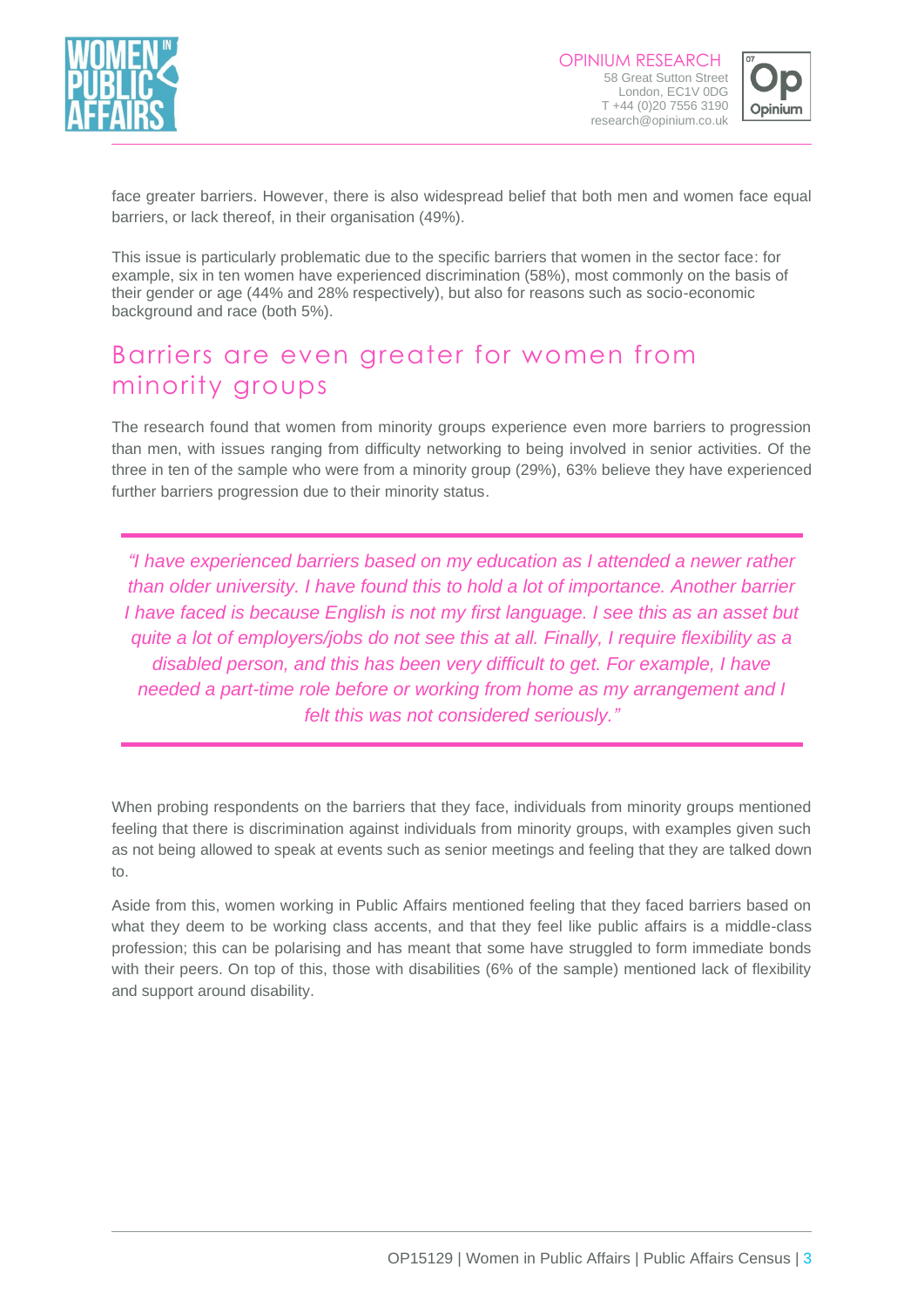



## Transparency in the industry

### More than half feel that their company is not transparent about progression and pay

Poor transparency appears to be a widespread issue in the Public Affairs industry, with 56% feeling that their company is not transparent about progression and pay. This is split into 59% who work in-house, and 48% who work for an agency. The research found that less than half of public affairs companies publish maternity and paternity policies, as well as companies' gender pay gap and salary bands:

- 59% include salary on job adverts
- 48% produce maternity policies
- 44% publish paternity policies
- 31% publish company's gender pay gap
- 26% publish salary bands



#### **% of women in Public Affairs who think that pay differs for men and women at their level in the company**

A third of women believe that pay differs for men and women at the same level, particularly in larger companies, with 49% of those working for companies with 50-249 staff members and 43% of those working for companies with 250+ staff members agreeing. The publishing of salary bands is widely considered to be important in the public affairs industry (92% NET important/very important), as is publishing information on gender pay discrepancies (90%), having an HR function (90%) and having a plan to make the company more diverse (90%). Having a dedicated diversity manager, however, is deemed less important (67%).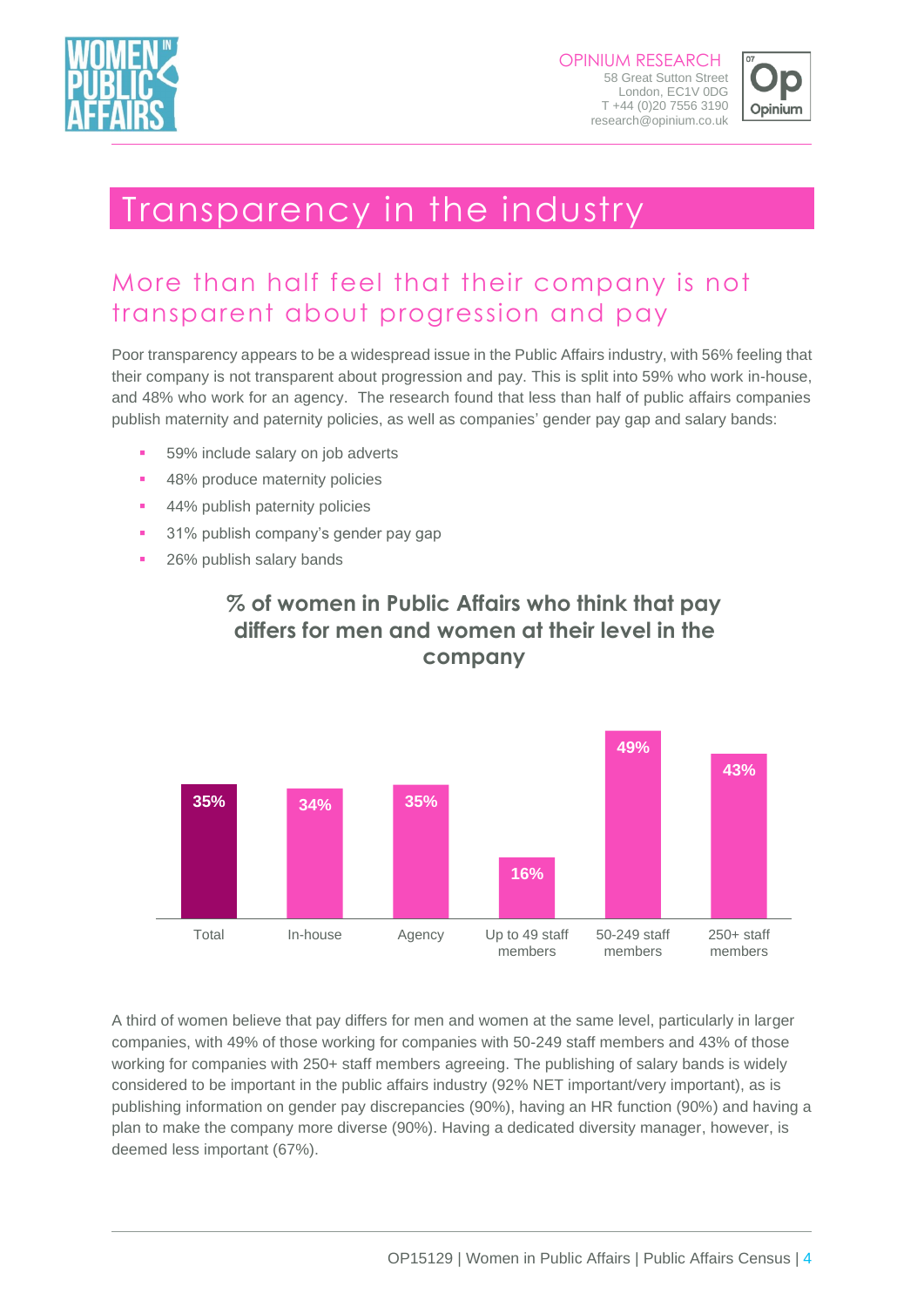



## Four in five are less likely to apply for a job if it doesn't provide a fixed salary or salary bands

The publishing of a fixed salary or salary bands is widely sought after in Public Affairs, with 87% of women in the industry less likely to apply if this information is not available, including half who would be much less likely to apply (47%). When applying for their current job, three in five companies provided a fixed salary or salary bands for the role (60%); however, one in three did not (34%). Thus, while this information is very important when applying for jobs for those working in Public Affairs, it is crucially not always available. Other information that those working in Public Affairs have not been able to get at the point of applying for a role are as follows:

#### **Top five pieces of information that individuals have not been able to get at the point of applying for a role**

- 94% returnship schemes
- 91% sabbatical leave
- 91% company car
- 88% job sharing
- 80% the company's maternity policy

For the majority, this information was never provided to them, with 79% never having received information about returnship schemes, 72% about job sharing, 68% about sabbatical leave, and 27% never having received information about the company's paternity policy. Some information, however, is more widely provided to women at the point of application, namely:

#### **Top five pieces of information that employers provided during the interview process**

- 82% holiday entitlement
- 73% salary
- 64% benefits package
- 52% pension contribution
- 55% ability to work from home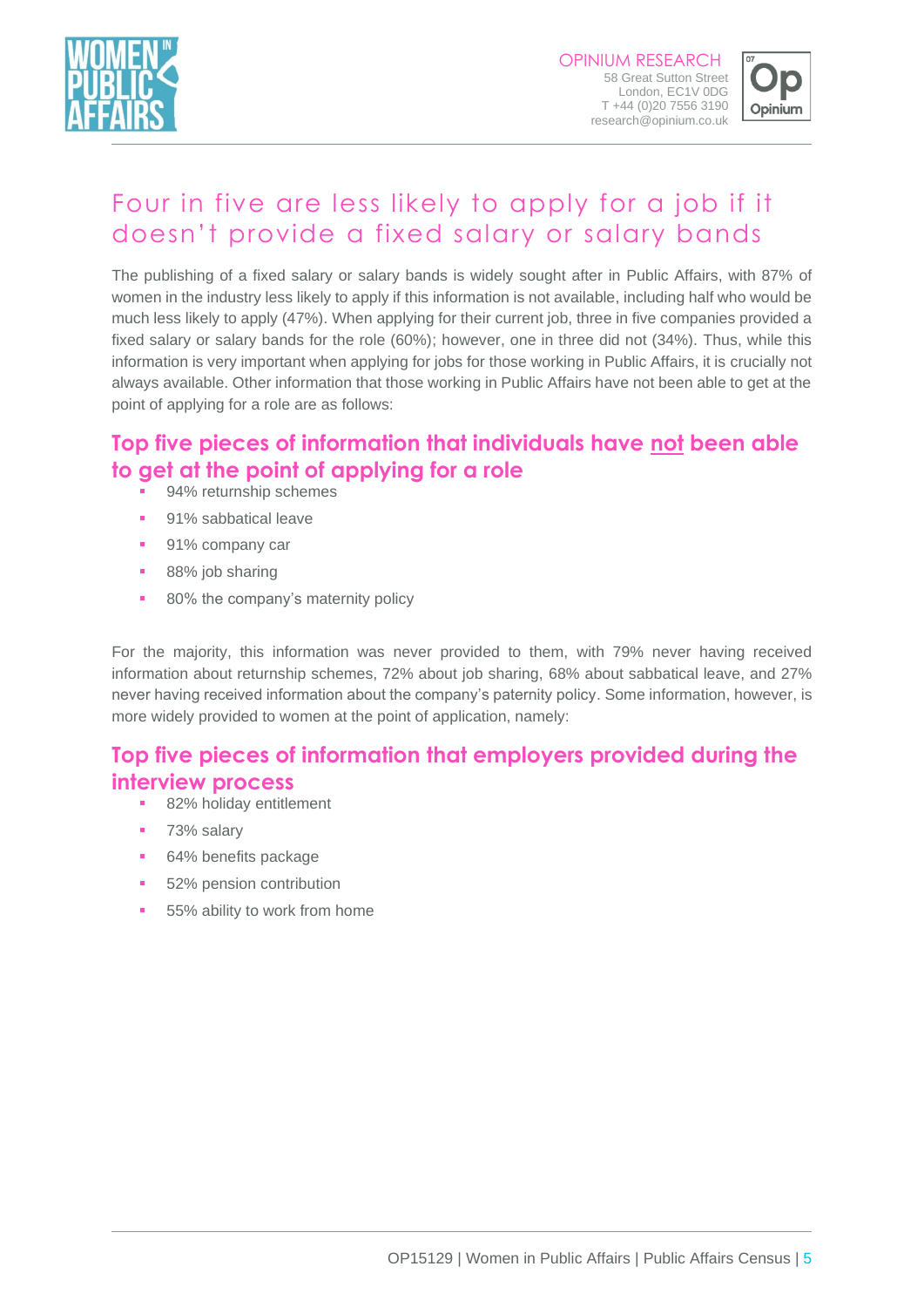



#### **When information should be provided**



- At the point of being offered the job
- When I start the job
- When I ask for this info

Women would like to see salary, ability to work from home and flexible working policy available to them when they apply (82%, 79% and 76% respectively). However, they would prefer to leave opportunities for progression to during the interview process (56%).

There are certain topics that some find difficult to talk about: just half would be comfortable talking about a potential salary rise or the company's maternity policy (50% and 51% respectively), and six in ten would be comfortable talking about the company's salary bands (60%).

Women would feel more comfortable discussing topics if the information was provided upfront, without being asked (87%), information being easily available online would also help (70%), as would the interviewer asking them if they would like more information on these points (50%). Other factors which would play a smaller role in improving comfort discussing these topics would be individuals having more of a positive feel of the conversation during the interview (21%), and more of a positive feel of the company (11%).

### Over a quarter were asked about their previous salary when interviewing for their current role

While there is key information which is not provided at interview stage regarding important topics, more than a quarter were asked about their previous salary (27%):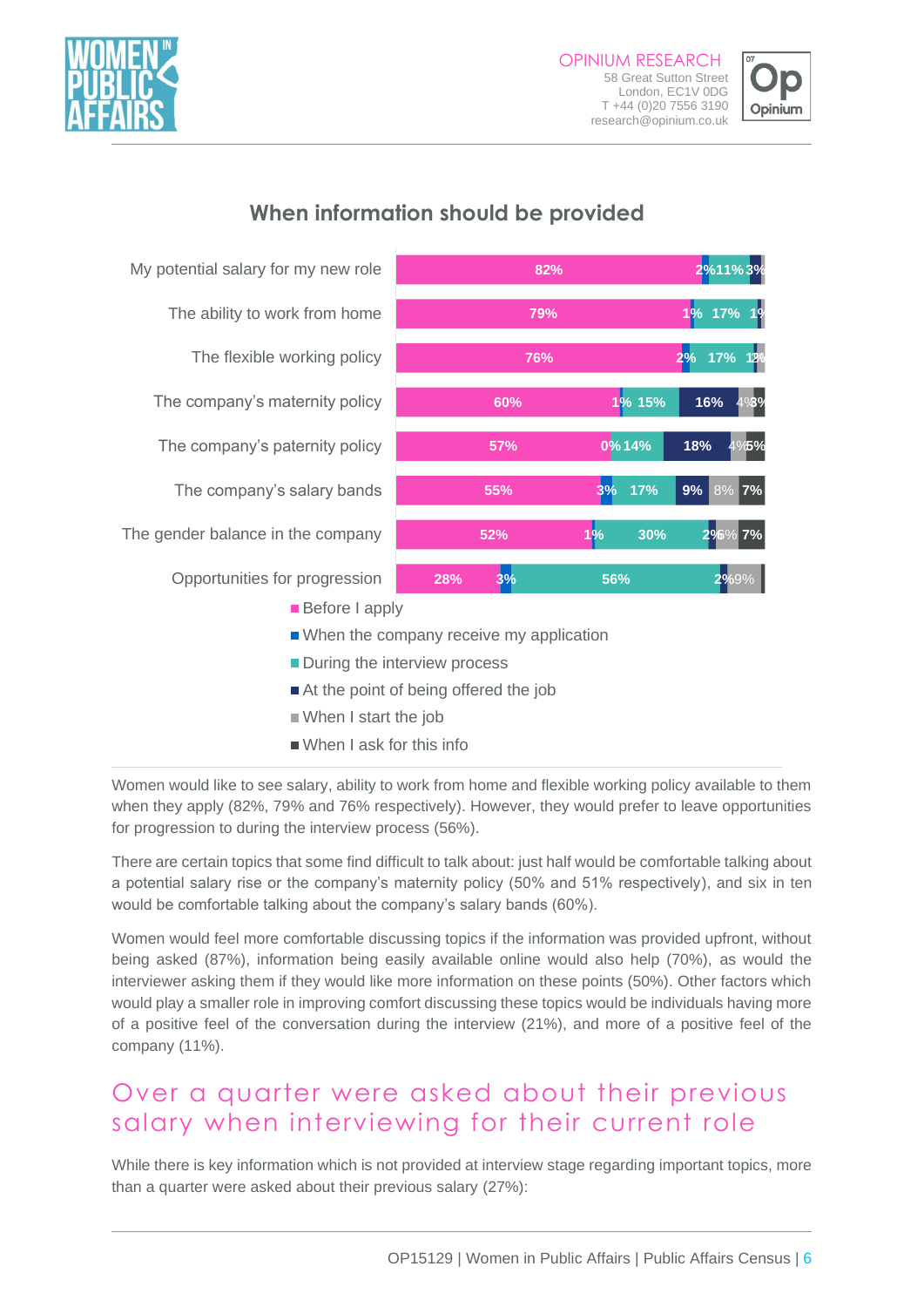



- *43% asked about expectation of salary for new role*
- *27% asked about previous salary*
- *17% asked about political beliefs*
- *11% asked about past career gaps or breaks*
- *2% asked about whether they have children*
- *1% asked about marital status*

#### Three in five women in Public Affairs do not know their company's maternity policy well

Maternity policy is an area which requires further information to be shared with individuals, as three in five women who work in Public Affairs do not know their company's maternity policy well (62%). Among those who claim that they do know their maternity policy, the breakdown of the maternity pay available is as follows:

*22% companies offer maternity in line with the statutory level, and 72% above the statutory level*

*Among those who have taken maternity leave, on average they have taken it for 36.2 weeks*

*Among those whose company offers maternity pay higher than the statutory level, 74% offered 100% pay at the beginning of maternity leave, and this level of pay was offered for an average of 17.4 weeks*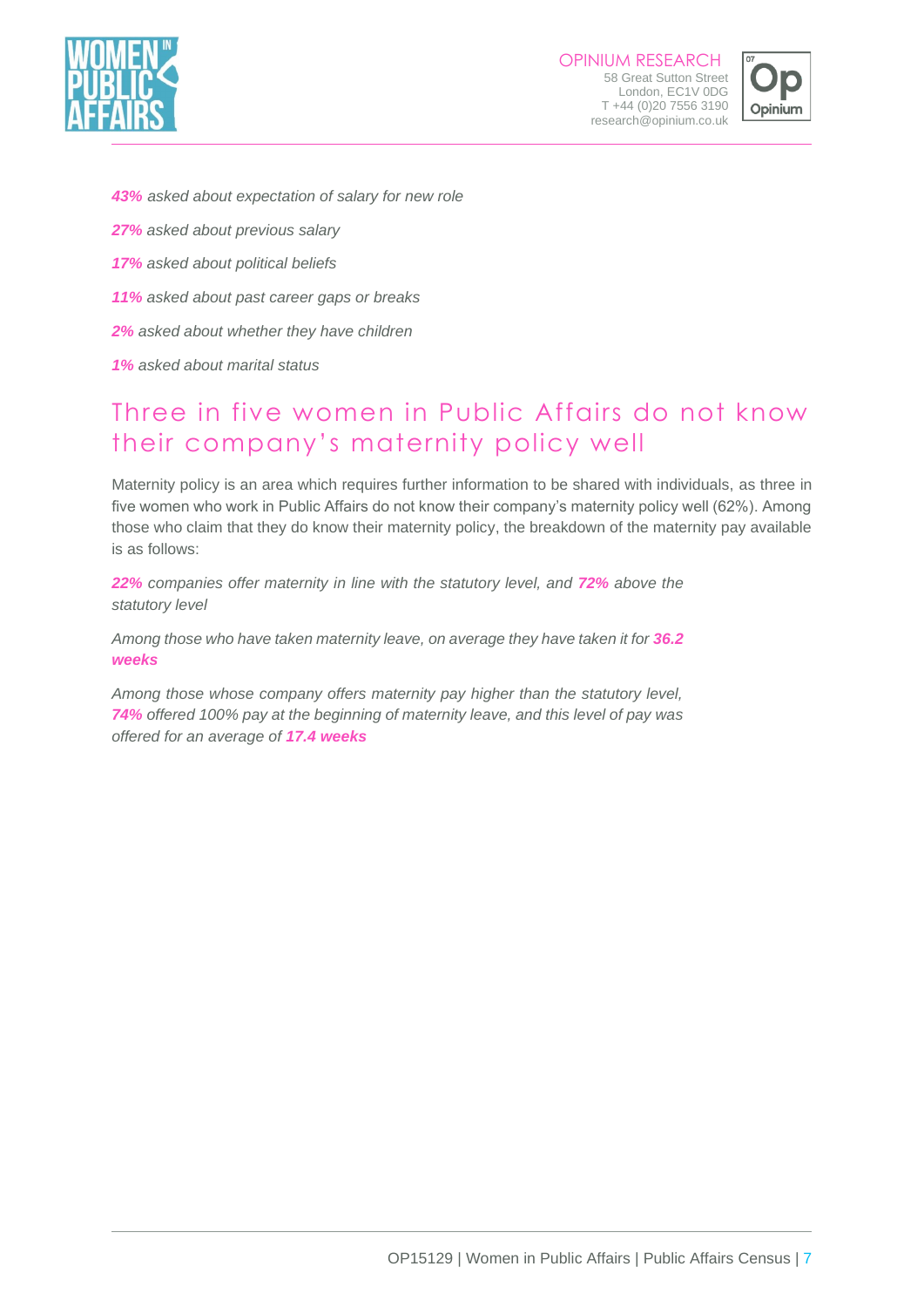



# Adapting the industry to thrive despite the pandemic

## Seven in ten will be working from home in some capacity going forward

Hybrid working is here to stay, with seven in ten (69%) expecting to work from home in some capacity in future. This will be split between either total flexibility, or two days in the office and three days working from home, in line with women's preferences:





Looking ahead to the future of work, flexibility around working hours, the ability to work from home, as well as generous holiday packages are key priorities for women in the industry (96%, 95%, 97% respectively). Other factors which are likely to encourage individuals to apply for a role are transparency on salary bands (90%), and pension contributions (92%). Other factors which are important but less likely to encourage an individual to apply for a role are competitive maternity or paternity package and an active diversity and inclusion culture (72% and 71% respectively).

In terms of workplace policies that individuals have taken advantage of, the most common are flexible working hours (60%), mentoring or coaching (58%), unconscious bias training (52%), and leadership training (46%). Those which have been less widely taken advantage of are maternity leave (19%), compressed hours (13%), carer's leave (4%), job sharing (3%) and shared parental leave (2%).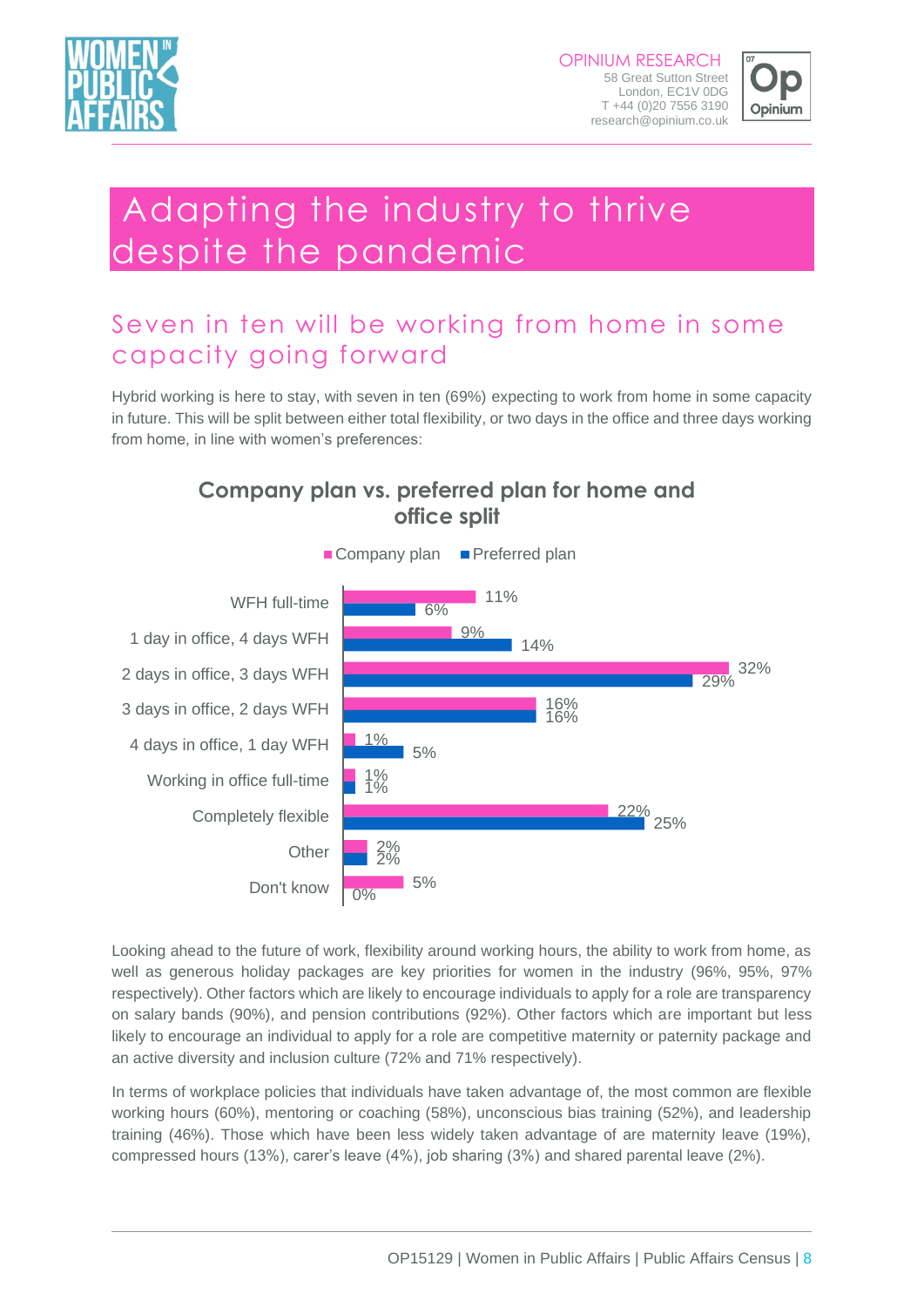



# Demographic makeup of the Census

#### Who took part in the survey?

We spoke to **202** women working in Public Affairs

- **73%** live in London
- **62%** work in-house
- **91%** are white
- **37%** work in agency
- **75%** have no dependents
- **6.5** years average tenure